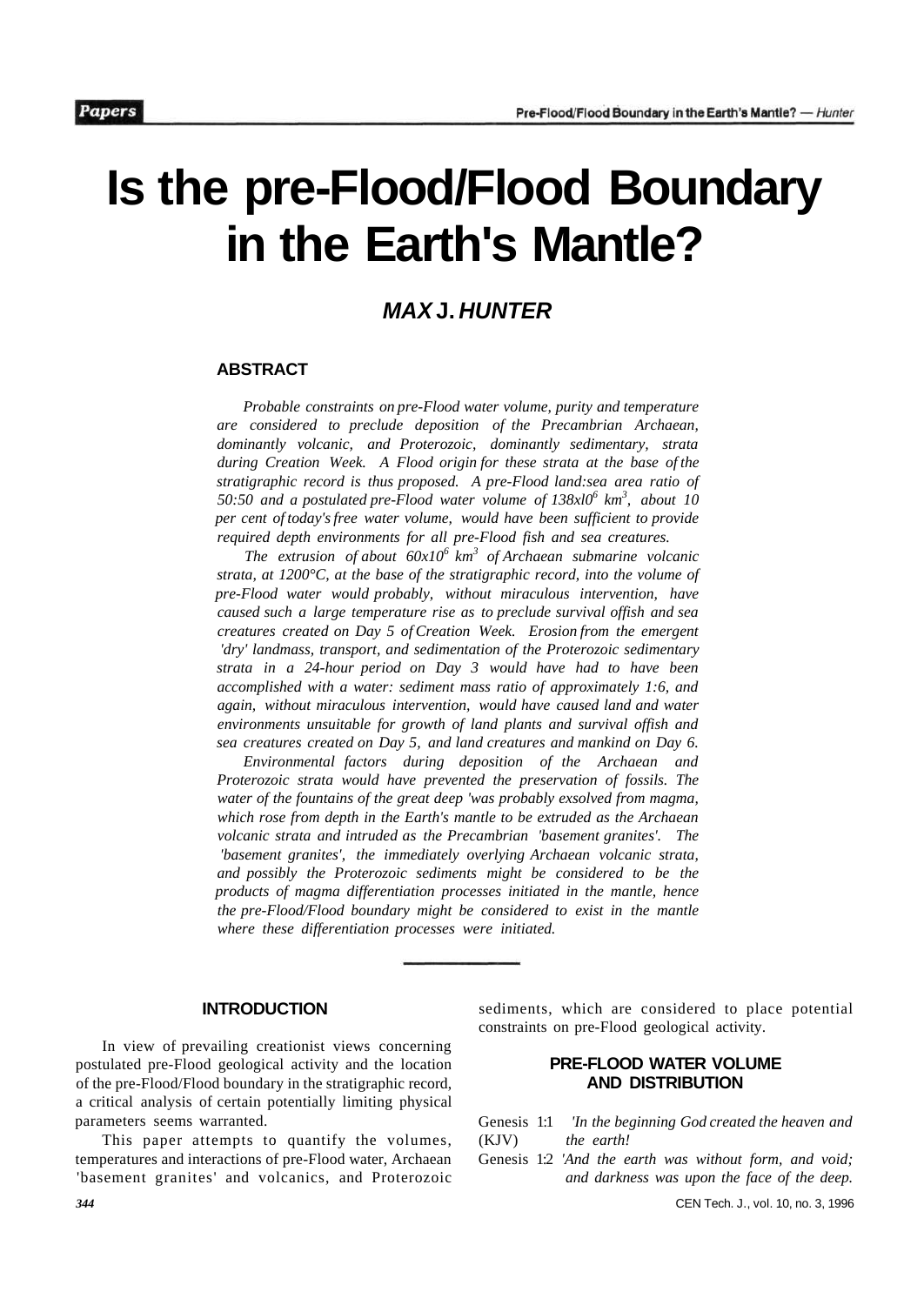*And the spirit of God moved upon the face of the waters.'* 

- Genesis 1:6 *And God said, Let there be a firmament in the midst of the waters, and let it divide the waters from the waters.'*
- Genesis 1:7 *And God made the firmament, and divided the waters which* (were) *under the firmament from the waters which* (were) *above the firmament: and it was so.'*
- Genesis 1:9 *And God said, Let the waters under the heaven be gathered together unto one place, and let the dry* (land) *appear: and it was so!*
- Genesis 1:10 *And God called the dry* (land) *Earth: and the gathering together of the waters called he Seas: and God saw that* (it was) *good.'*

Geological activity, including submarine volcanism, erosion, transport and sedimentation, requires the availability of sufficient water to accomplish these processes. For this reason, speculation regarding pre-Flood geological activity should be made with some concept of the amount of water available for geological processes, which, unless water has escaped to space, or descended back into the mantle, in significant quantities, must have been less than the current volume of free water.

If, as suggested by several creationist authors,  $1-10$  a uniformly warm, temperate climate was maintained during the pre-Flood period of about  $1656$  years,<sup>11</sup> from the end of Creation Day 7 to the Flood, possibly with the assistance of a water vapour 'canopy' which may have surrounded the globe, then there may not have been any need for a complex ocean-land-atmosphere meteorologic system, such as the one which exists today to provide the climatologic needs of our post-Flood world. Thus, the pre-Flood sea, which was formed by the gathering together of the waters on Day 3, may have been considerably smaller

and, in part, shallower than the oceans of today.

Table 1 shows that 11 per cent  $(152 \times 10^6 \text{km}^3)$  of the currently existing 'free' water volume at the Earth's surface  $(1,384 \times 10^{6} \text{km}^3)^{12}$  is sufficient to submerge the entire globe surface to an average depth of 270 m above current sea level (or half the globe to a depth of 540 m), and to provide, in a water vapour 'canopy', sufficient water  $(14x10^6 \text{km}^3)$ to supply rainfall at an average rate of one inch per hour for 40 days and nights during Stage 1 of the Flood.

If we, reasonably, assume a pre-Flood land: sea area ratio of 50:50 and that the pre-Flood sea volume was about 10 per cent of today's 'free' water volume, we can see from Table 2 that this amount of water can adequately provide water depth environments required for all fish and sea creatures created on Day 5 and presumably any other functions that were carried out by the sea(s).

The additional water  $(1,232x\ 10^6\,\mathrm{km}^3)$  required to make up to today's 'free' water volume might be assumed to have been supplied by the *fountains of the great deep'*  during the 40 day and night period of Stage 1 of the Flood (at a rate of approximately  $1.28 \times 10^6$  km<sup>3</sup> per hour).

Bergman<sup>13</sup> claims that Frank<sup>14</sup> has discovered evidence that cometesimals (mini-comets consisting of frozen water) add an estimated 100 million tonnes of water to the Earth's atmosphere annually, and suggests that if, as suggested by Frank, they have been impacting the Earth for eons, they would be the major source of water for the Earth's oceans, lakes and rivers.

It is noted that 100 million tonnes of water (annually) is only about  $0.10 \text{ km}^3$ . If we assume a young Earth and multiply this annual addition rate by 6,000 years, the approximate time since creation, we get about  $600 \text{ km}^3$ , only about  $0.43x10<sup>4</sup>$  per cent of the present free water volume.

|    |                                                                                                             | <b>Total Free Water</b> | 11% Free Water                                                         | 10% Free Water       | 1% Free Water        |
|----|-------------------------------------------------------------------------------------------------------------|-------------------------|------------------------------------------------------------------------|----------------------|----------------------|
|    | Mean Earth Radius, $R_{\rm r}$ (km)                                                                         | 6,371.00                | 6,371.00                                                               | 6,371.00             | 6.371.00             |
| 1. | Earth Volume, $V_F$ (km <sup>3</sup> )                                                                      | 1,083,209,449,854.72    | 1,083,209,449,854.72                                                   | 1,083,209,449,854.72 | 1,083,209,449,854.72 |
| 2. | Free Water Volume, V, (km <sup>3</sup> )                                                                    | 1,384,120,000.00        | 152,253,200.00                                                         | 138,412,000.00       | 13,841,200.00        |
| 3. | Flooded Earth Volume, V <sub>FF</sub> (km <sup>3</sup> )                                                    | 1,084,593,569,854.72    | 1,083,361,703,054.72                                                   | 1,083,347,861,854.72 | 1,083,223,291,054.72 |
| 4. | Flooded Earth Radius, $R_{ee}$ (km)                                                                         | 6,373.71                | 6,371.30                                                               | 6,371.27             | 6,371.03             |
| 5. | Water Depth, $D_w(m)$                                                                                       | 2,710.00                | 300.00                                                                 | 270.00               | 30.00                |
|    | 1. $V_E = \frac{4}{3} \times \pi \times (R_E)^3$                                                            |                         | 4. $R_{EF} = \sqrt[3]{\frac{3}{4 \times \pi} \times V_{EF}}$           |                      |                      |
| 2. | From Baumgartner, A. and Reichel, E., 1975 (Ref. 12).<br>(Includes polar ice caps, ground and soil waters.) |                         | $D_W = R_{EF} - R_E$<br>5.                                             |                      |                      |
| 3. | $V_{FF} = V_F + V_f$                                                                                        |                         | Assumes flat earth surface,<br>(that is, no allowance for topography). | ¥.                   |                      |

**Table 1.** Calculated water depths (above present mean sea level) for various proportions of the present free water volume.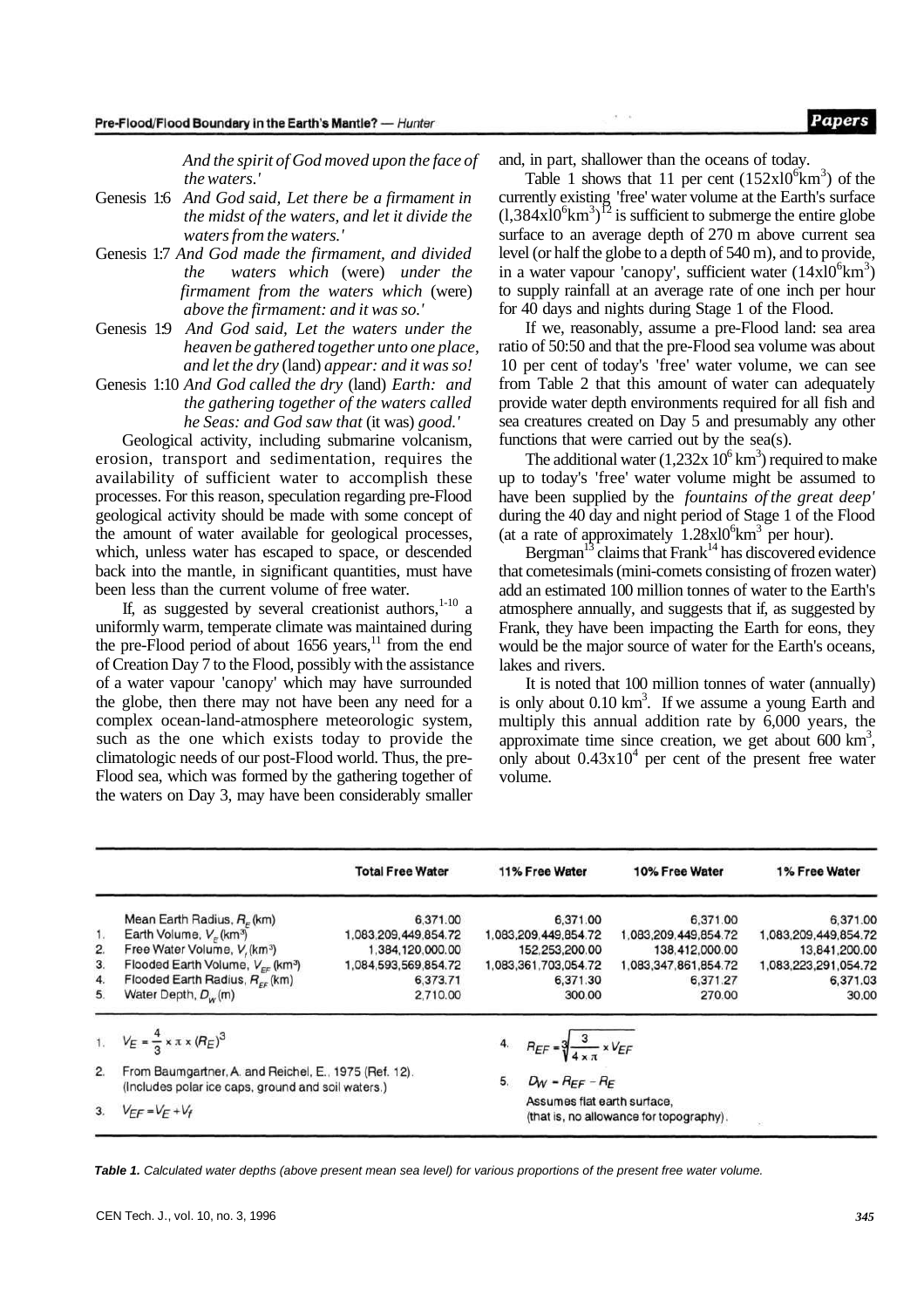



*346* 

**Papers**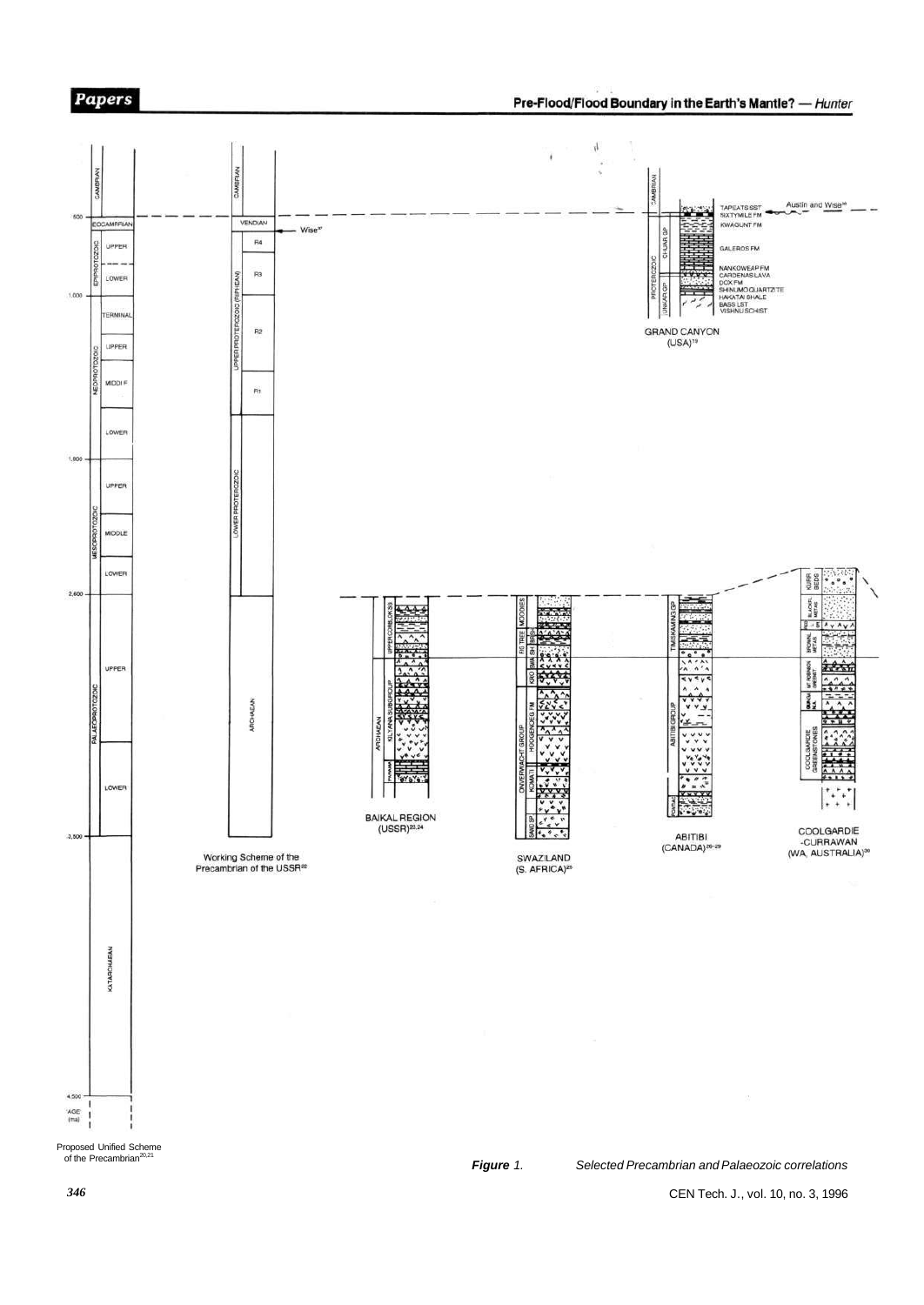

 $30 - 50$ 

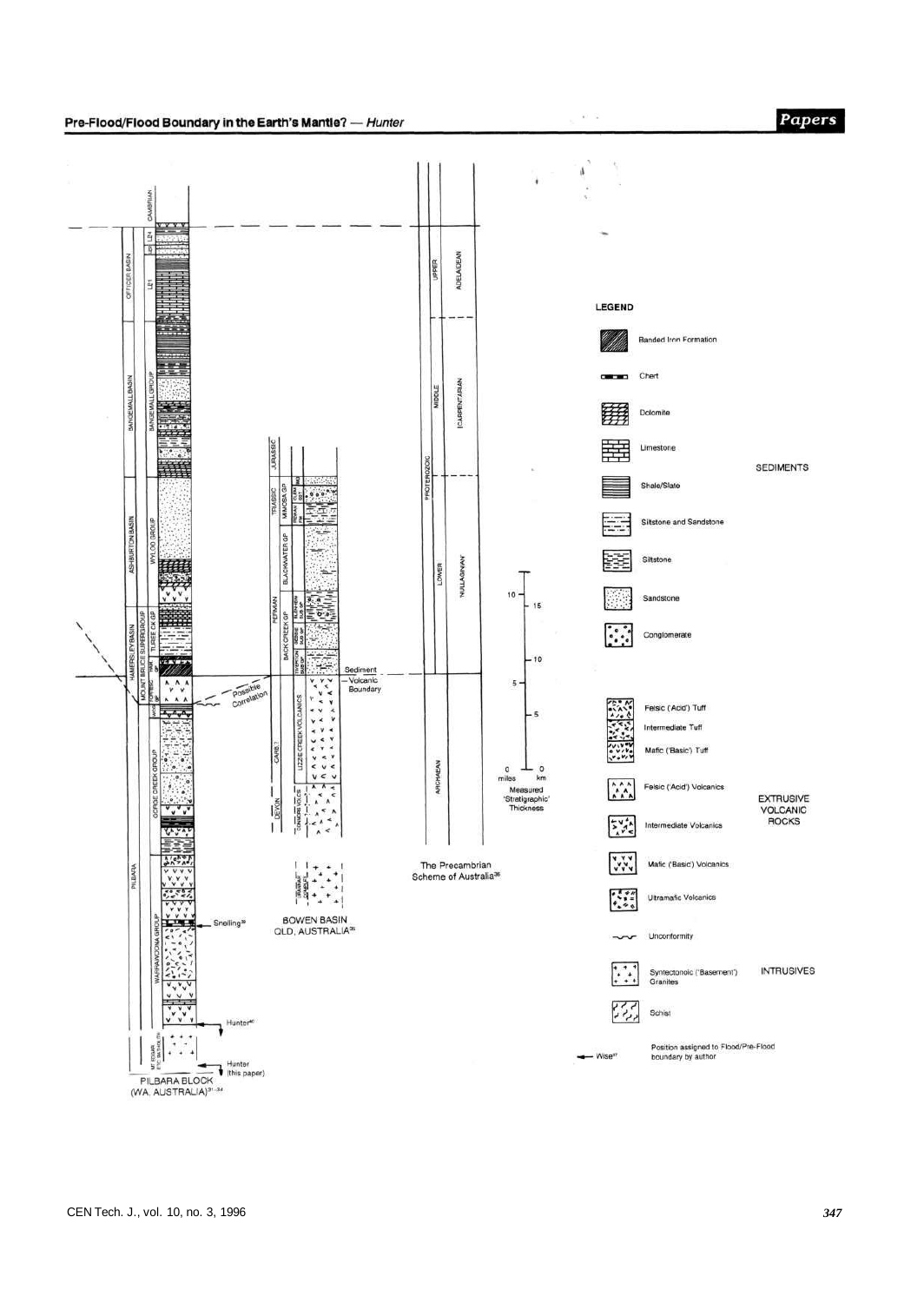|                          | Area (km <sup>2</sup> ) | Average<br>Depth (m) | Volume<br>(km <sup>3</sup> ) |
|--------------------------|-------------------------|----------------------|------------------------------|
| pre-Flood globe*         | 510,100,000             |                      |                              |
| pre-Flood land           | 255,050,000             | -                    |                              |
| pre-Flood sea(s)         | 255,050,000             | —                    | 138,412,000                  |
| pre-Flood 'canopy'       |                         | $\qquad \qquad$      | 13,841,200                   |
| Total pre-Flood water    |                         |                      | 152,253,200                  |
| Total current free water |                         |                      | 1,384,120,000                |
| 80% pre-Flood sea area   | 204.040.000             | 100                  | 20,404,000                   |
| 10% pre-Flood sea area   | 25,505,000              | 400                  | 10,202,000                   |
| 5% pre-Flood sea area    | 12,752,500              | 2,000                | 25,505,000                   |
| 2.5% pre-Flood sea area  | 6,376,250               | 5,000                | 31,881,250                   |
| 2.5% pre-Flood sea area  | 6,376,250               | 10,000               | 63,762,500                   |
| Total                    | 255,050,000             |                      | Approx. 151,754,750          |

Assumes the Earth's diameter was the same as currently. If the Earth's diameter was smaller, then greater water depths and/or areas could have occurred.

**Table 2.** Possible depth distribution of pre-Flood sea (s).

## **PRECAMBRIAN STRATIGRAPHY<sup>15</sup>" 18**

#### **Overview**

In Figure  $1^{19-40}$  proposed Precambrian correlation schemes for the former USSR and Australia are shown, as well as a proposed universal scheme for the Precambrian, Also shown are five stratigraphic sections from Archaean sequences in Australia, the former USSR, Africa and Canada, and a section through Proterozoic basins in Western Australia. Stratigraphic sections through Palaeozoic strata in the Bowen Basin (Eastern Australia) and the Proterozoic Grand Canyon sequence in Arizona (USA) are also shown.

Snelling<sup>41</sup> has noted that much disagreement still remains between workers in the Precambrian as to how to subdivide these

sequences and the terminology to be used. Figure 1 attempts to clarify the terminologies and correlations of the Precambrian.

Global correlations of the Precambrian strata in the lower part of the stratigraphic record (Proterozoic and Archaean) are based mainly on lithological (rock type), structural and tectonic similarities, and to some degree radiometric

dating, rather than on fossils.

The stratigraphic sections shown in Figure 1 are constructed by adding, in correct superpositional order, the measured stratigraphic thicknesses of each lithologic unit in each basin or block. No significant changes to the superpositional order or stratigraphic thickness are anticipated due to reinterpretation of the influence of thrust faults, fossils, radiometric dating, overturning, etc.

#### **Archaean<sup>42</sup>" 45**

Archaean volcano-sedimentary strata sequences occur on all continents and are usually deposited in discrete basins ('greenstone belts') within granite-greenstone terrains. Figure 2 shows diagrammatically the relationships between the Archaean ultramafic-mafic volcanics and overlying sediments, the early (sodic) granites ('basement granites'), and late, cross-cutting (potassic) granites.<sup>46</sup> The geological setting of the Precambrian 'greenstone belts' and 'basement granites'

suggests a strong genetic relationship between the 'greenstones' and the 'granites'.

#### 'Basement **Granites'**

The Archaean granites which underlie the Archaean volcano-sedimentary sequences of Precambrian shields in many parts of the world are termed the 'basement granites' by Gentry.<sup>47</sup> The term 'syntectonic' granites is also used in the literature to describe the apparent close genetic and deformational relationships between the 'basement granites' and the overlying Archaean volcano-sedimentary sequences.

Gentry, and Armitage<sup>48</sup> postulate that the occurrence of 'parentless' radiohalos of the polonium isotopes <sup>210</sup>Po,



**Figure** 2. Interpretation of field relationships between major Archaean rock units in Western Australia, India and South Africa (after Windley, Ref. 46).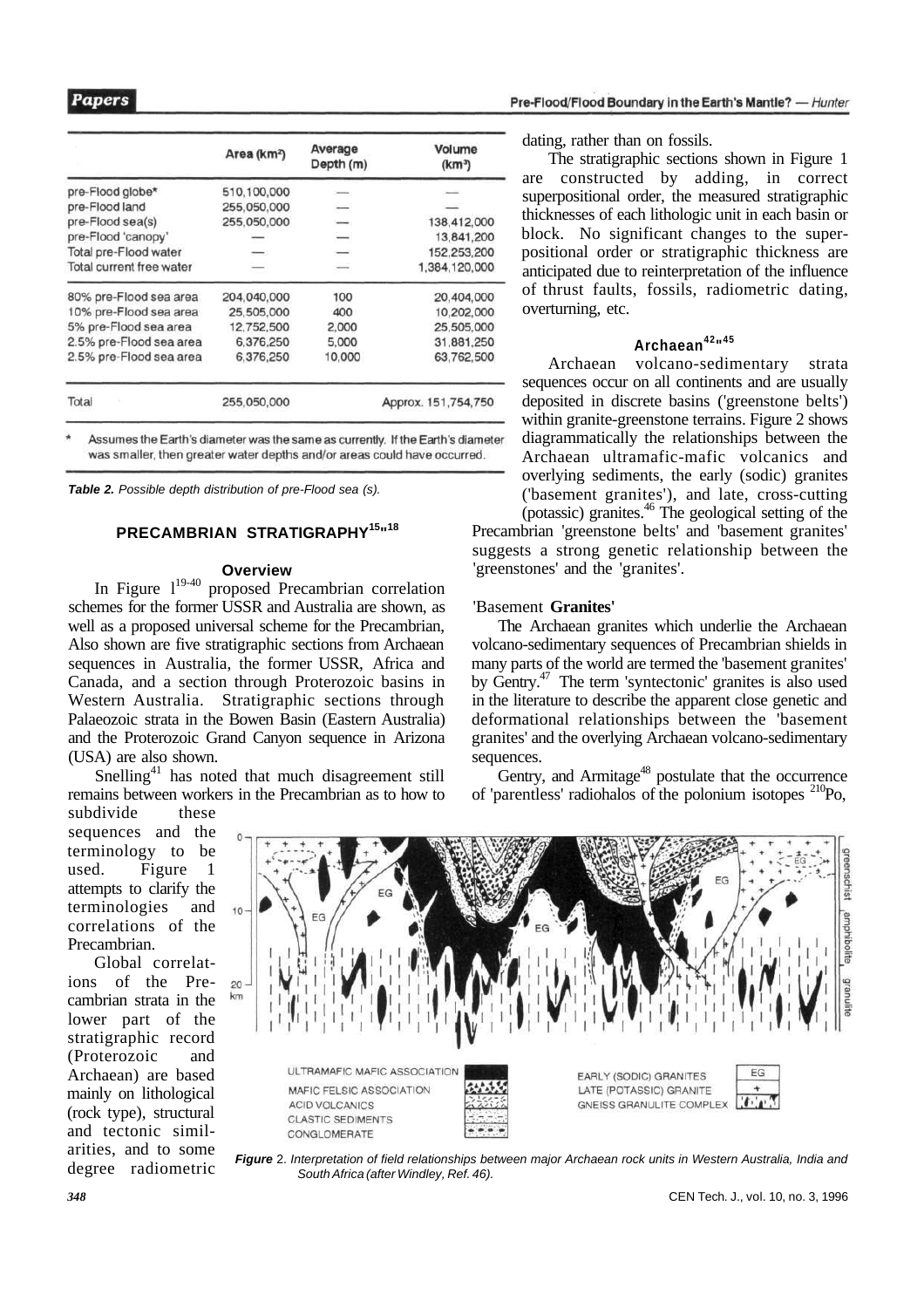$^{214}$ Po and  $^{218}$ Po in biotite crystals in the 'basement granites' are evidence that the granites were created near instantaneously or in a time shorter than the half-life of <sup>218</sup>Po (approximately three minutes). Gentry claims that this is in diametric conflict with the evolutionist view of slow cooling and crystallisation of these granites over 'tens of millions of years'. Wakefield and Wilkerson<sup>49</sup> have challenged Gentry's claim, citing field geological evidence of granites containing <sup>218</sup>Po radiohalos cross-cutting fossiliferous sedimentary (therefore younger) strata.

Snelling<sup>50,51</sup> and Jahns and Burnham<sup>52</sup> have noted that crystal formation in dykes and pegmatite bodies can be rapid. Research into current theoretical and experimental data on rates of crystal formation in large intrusive bodies may reveal that rates of biotite crystal formation are sufficiently rapid to enable entrapment of Po radiohalos by 'conventional' crystallisation, especially if a time-frame of one (Flood) year is used instead of 'tens of millions of years'. Po radiohalos in biotite crystals in Precambrian granites may be more supportive of a young-earth model than they are of 'near instantaneous' creation.

#### **Volcano-Sedimentary Strata**

The five detailed stratigraphic sections through Archaean strata shown in Figure 1 show that the lower Archaean strata are comprised dominantly of extrusive volcanics with basal conglomerates and some quartzites, cherts, graphitic shales and limestones. The volcanic sequences are usually terminated abruptly at their top by a sudden transition to sedimentary strata. This transition may have resulted from sudden cessation of the major activity of 'the fountains' at the end of Day 40 of the Flood.<sup>53</sup> The true stratigraphic thickness of the volcanic portions of these five Archaean sections averages about 14.5 km. A more comprehensive assessment by the author of the thickness of the volcanic portions of Archaean sequences world-wide suggests that an average thickness of about 10 km may be a more realistic (conservative?) estimate.

Levin<sup>54</sup> and Ronov<sup>55</sup> note that the Precambrian shield rocks outcrop over about 20 per cent of the Earth's land surface area. If we assume that Archaean volcanics comprise about 20 per cent of these shield rocks we can estimate the total volume of Archaean volcanics extruded globally at approximately  $60x10^6$ km<sup>3</sup>, assuming an average thickness of 10 km. The temperature of these lavas at extrusion is estimated at about  $1200^{\circ}$ C.<sup>56</sup> The heat content of this volume of volcanics is calculated at  $3.50x10^{25}$ calories.

#### **Proterozoic**

Figure 1 shows a composite stratigraphic section through the Proterozoic Hamersley, Ashburton, Bangemall and Officer Basins of northern Western Australia. The section is compiled from measured geological sections in each basin, and the aggregate thickness of the Proterozoic

strata in this area is about 44 km. The global volume of Proterozoic sedimentary strata is estimated, empirically, at about  $300 \times 10^6$  km<sup>3</sup> — about five times the volume of Archaean volcano-sedimentary strata.

The Proterozoic sequence exposed in the Grand Canyon (see Figure  $1$ )<sup>57</sup> has an aggregate thickness of about 8 km, which is significantly less than the thickness of Proterozoic sequences in Australia and other parts of the world. The Grand Canyon sequence does not appear to have an exposed base, or a contact with older Archaean strata. The significance of the Grand Canyon sequence in Flood geological terms should be evaluated in the light of these points.

#### **Precambrian Fossil Record**

Concerning fossils in Precambrian strata, Snelling<sup>58</sup> in refuting creationist claims that the Precambrian strata are non-fossiliferous and, based on the criterion that the presence of fossils is evidence for Flood deposition, notes that stromatolites,

*'layered structures formed as a result of the accretion of fine grains of sediment by matted colonies of microorganisms, principally algae'* 

are abundant in the early to mid-late (Riphean) Proterozoic strata and also occur in the mid Archaean Towers Formation, a chert-barite unit within a sequence of submarine pillow basalts 'dated' at 3.5 billion years (Ga) in the Pilbara Block of Western Australia (see Figure 1), and in Archaean strata 'dated' from 2.7 to 3.5 Ga in several other localities throughout the world.

Snelling suggests that because of the abundance of fossils in these strata creationists should stop calling them non-fossiliferous, and that the Precambrian strata from the late Archaean and early Proterozoic onwards should be considered as Flood-deposited strata. This, Snelling says, allows creationist geologists to assign other earlier nonfossiliferous Archaean strata and metamorphosed sediments to Day 3 of Creation Week or earlier.

Figure 1 shows that the earlier (and later!) nonfossiliferous Archaean strata are, almost exclusively, submarine volcanics. Environmental factors during deposition of these Archaean volcano-sedimentary strata, such as massive (explosive?) volcanism, extreme water turbulence and attrition, and hot corrosive water (due to the presence of sulphates, chlorides, etc. in solution), would prevent the preservation of fossils. In addition, the rapid upwelling of the *'the fountains of the great deep*' possibly in areas now represented by outcrop of Archaean strata, may have caused 'topographically high' water levels away from which the water flowed, carrying with it any hardbodied organisms which were then preserved as fossils in 'Phanerozoic' strata. Subsequent metamorphism of the Archaean strata may also have obliterated fossils.

Similar conditions may have occurred, to a lesser extent, to prevent fossil preservation in the Proterozoic strata.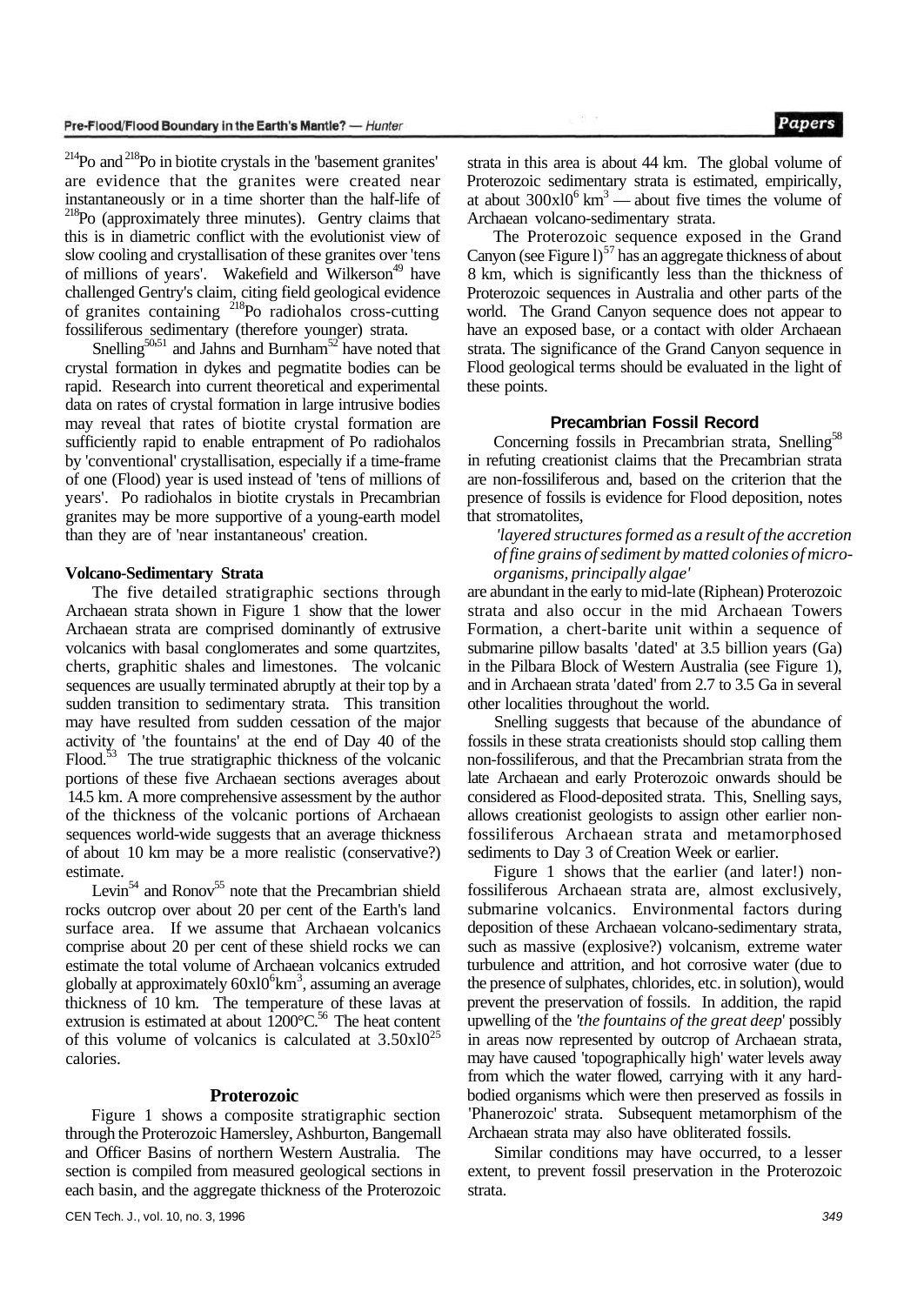#### Pre-Flood/Flood Boundary in the Earth's Mantle? - Hunter

## **PALAEOZOIC STRATIGRAPHY**

Included in Figure 1 is a stratigraphic section through the 'Palaeozoic' Bowen Basin in Queensland, Australia. This section is included to illustrate the marked similarity of a section through the 'Palaeozoic' to those through the Archaean-Proterozoic shown in Figure 1.

The 'Palaeozoic' section contains sub-volcanic, 'syntectonic' basement granites *(Urannah Complex),* a thick (approximately 15 km) mafic volcanic sequence and an abrupt transition to a sedimentary pile. The similarity of this 'Palaeozoic' section to the Archaean-Proterozoic sections is interpreted to mean that the same sequence of Flood processes may have operated at the same times in both this 'Palaeozoic' section and in the Archaean-Proterozoic sections.

## **PRE-FLOOD ENVIRONMENT AND GEOLOGICAL ACTIVITY**

## **Creation: Day 1 (Genesis 1:1-5 KJV)**

Genesis 1:1 *'In the beginning God created the heaven and the earth.'* 

- Genesis 1:2 *'And the earth was without form and void; and darkness* (was) *upon the face of the deep. And the spirit of God moved upon the face of the waters.'*
- Genesis 1:3 *And God said, Let there be light: and there was light.'*
- Genesis 1:4 *'And God saw the light, that* (it was) *good: and God divided the light from the darkness.'*
- Genesis 1:5 *'And God called the light Day, and the darkness he called Night. And the evening and the morning were the first day.'*

Most creationist writers infer from Genesis 1:1-5 that the interior (that is, the core and mantle) of the Earth, are essentially the same today as they were when created on Day 1 (see Figure  $3^{59}$ ). Furthermore, most creationist authors $60-65$  ascribe the formation of the Archaean (Archaeozoic) strata to the action of the primordial waters on Day 1 and/or Day 2.

The created globe was covered probably with water (Genesis 1:2), possibly about 270 m deep (see Table 1), and a cool solid 'crust' may have insulated the waters from a hot outer mantle. Today the mantle consists of the ferromagnesian minerals olivine, clinopyroxene, orthopyroxene, garnet, perovskite and magnesio-wustite, and increases in temperature and density with depth.

I think it is unlikely that any major geological work was accomplished by the global covering of water on Day 1 or Day 2 (Genesis 1:2), as the water may have only been about 270 m deep and no major currents may yet have developed due to the influence of wind, temperature variations or earth rotation.

The submarine nature of much of the Archaean

volcanic sequences is evidenced by the common occurrence of 'pillowed' lavas and intercalated sediments, commonly limestones, dolomites, quartzites, cherts and ironstones. The mineralogical components of these sediments (CaC $0_3$ , MgC $0_3$  Si $0_2$  and Fe<sub>3</sub> $0_4$ ) are thought by some Precambrian researchers<sup>66</sup><sup>169</sup> to have been derived from hydrothermal solutions rich in these components, exsolved from the same magma that produced the lavas.

If the stratified Archaean volcanic sequences were extruded on Day 1 or 2 of Creation Week, they would have had to have been extruded into the Day 1 created waters which covered the globe on those days. The extrusion of 60x10<sup>6</sup>km<sup>3</sup> of Archaean lavas at approximately 1200°C into the postulated volume of global water covering of  $152 \times 10^{6}$  km<sup>3</sup> on Day 1 or 2 would have resulted in a final equilibrium temperature of the rock-water mass in excess of 100°C. In addition, the 'basement granites' may have supplied even more heat than the volcanics, resulting in even higher temperatures.

Thus it can be inferred that the extrusion of these volumes of Archaean volcanics into the Day 1 or 2 'primordial' waters might, without miraculous intervention, eventually have resulted in either vaporisation of the waters or a water temperature so high as to preclude survival of the fish and sea creatures created on Day 5. The sea environment in such a scenario would certainly not have conformed to the 'good' description of Genesis 1:21.



**Figure 3.** The layering within the Earth (after Bott, Ref. 59). CENTech. J., vol. 10, no. 3, 1996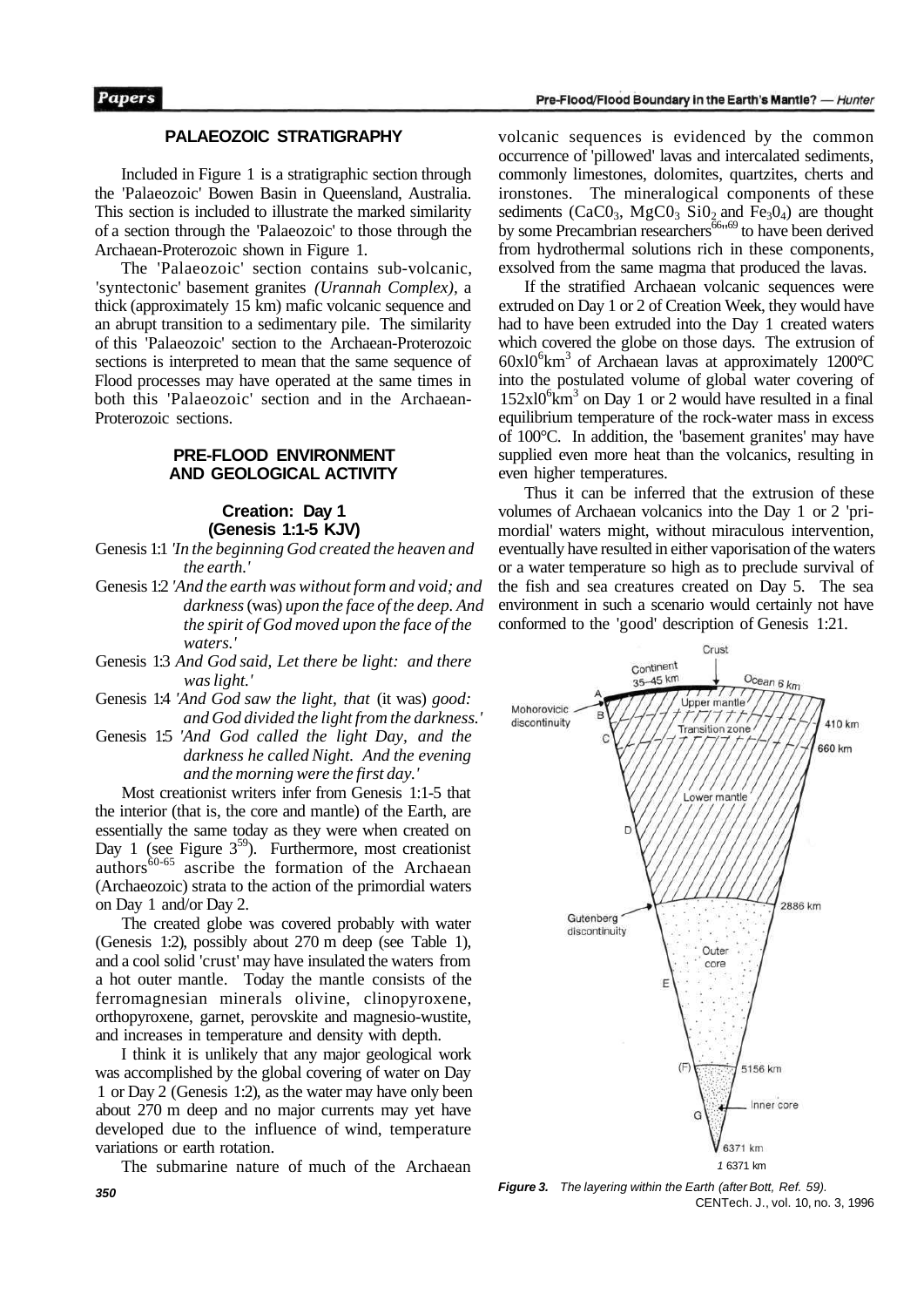## **Creation: Day 2 (Genesis 1:6-8 KJV)**

- Genesis 1:6 *And God said, Let there be a firmament in the midst of the waters, and let it divide the waters from the waters.'*
- Genesis 1:7 *And God made the firmament, and divided the waters which* (were) *under the firmament from the waters which* (were) *above the firmament: and it was so.'*
- Genesis 1:8 *And God called the firmament heaven. And the evening and the morning were the second day.'*

Several creationist authors $70-78$  have interpreted this Scripture as describing the creation of the atmosphere ('firmament') and the elevation of a portion of the Day 1 waters above the atmosphere to form a water vapour 'canopy' which assisted in maintaining a globally uniform temperate climate during the pre-Flood period, and eventually fell as rain during the first 40 days and nights of the Flood.

Humphreys<sup>79</sup> suggests that the 'vapour canopy' model has *'considerable biblical problems'* and proposes that a correct interpretation of Genesis 1:7,8 is that the 'expanse' (New American Standard Bible) or 'firmament' (KJV) is interstellar space, and that the *'waters which were above the expanse'* exist as 'a wall of ordinary water' at the outer boundary of the universe.

Taylor<sup>80</sup> suggests that a correct interpretation of the Hebrew text does allow the 'expanse' or 'firmament' to he the Earth's atmopshere, and that a water vapour canopy is not precluded by this interpretation.

The volume of water required for a water vapour 'canopy' to supply one inch of rain per hour for the first 40 days and nights of the Flood (24 m or 945 inches) is calculated at  $13.84 \times 10^6$  km<sup>3</sup>. This is about 1 per cent of the present 'free' water volume, leaving about 10 per cent for the 'sea' formed on Day 3.

With regard to geological activity on Day 2,1 believe we can only speculate that any geological or chemical processes that were initiated on Day 1, for example, radioactive heating, mantle-water reaction, etc., continued through Day 2.

## **Creation: Day 3 (Genesis 1:9-13 KJV)**

- Genesis 1:9 *And God said, Let the waters under the heaven be gathered together unto one place, and let the dry* (land) *appear: and it was so!*
- Genesis 1:10 *And God called the dry* (land) *Earth: and the gathering together of the waters called he Seas: and God saw that* (it was) *good!*
- Genesis 1:11 *And God said, Let the earth bring forth grass the herb yielding seed,* (and) *the fruit tree yielding fruit after his kind, whose seed* (is) *in itself, upon the earth: and it was so!*

Genesis 1:12 *And the earth brought forth grass,* (and) *herb* 

Papers

*yielding seed after his kind, and the tree yielding fruit, whose seed (was) in itself, after his kind: and God saw that* (it was) *good!* 

Genesis 1:13 *And the evening and the morning were the third day* (Emphasis added.)

Most speculation by creationist geologists concerning geological activity during Creation Week centres on Day 3. Most creationist writers $81-88$  infer that significant geological activity, including orogeny (mountain-building), erosion, transport, sedimentation and volcanism accompanied uplift of the land mass and formation of the sea on Day 3. Creationists generally ascribe the formation of the thick, 'non-fossiliferous', Proterozoic sedimentary strata to this period.

Oard<sup>89</sup> questions the need for geological activity on Day 3, noting that the Earth was in the process of being created *'very good'* (Genesis 1:9-13) and that God could have raised the dry land without erosion and sedimentation.

The Scriptural record of events of Day 3 (Genesis 1:9- 13) gives no indication that the land was uplifted on that day. The Scripture states,

*And God said, Let the waters under the heaven be gathered together unto one place and let the dry (land) appear: and it was so!* (Emphasis added.)

If the land which appeared was **dry,** how could massive erosion and transport of sediment have occurred?

The Proterozoic strata in the north of Western Australia (see Figure 1) have an aggregate thickness of about 44 km (27 miles) and the Proterozoic globally is more extensive than the Archaean strata. I estimate the volume of Proterozoic sedimentary strata at about 300x10<sup>6</sup> km<sup>3</sup>, about five times the volume of Archaean strata and about twice the postulated volume of pre-Flood water.

Under a Creation Day 3 scenario, the 44 km thick Western Australian Proterozoic sequence and the remaining global Proterozoic would have had to accumulate at a rate of **1.83 km per hour** with a water:sediment volume ratio of 1:2 and a water:sediment mass ratio of 1:6. If the constituents of the Proterozoic sedimentary strata were eroded from the emergent land mass of Day 3, transported to the sea, and deposited as layered sedimentary sequences up to 44 km thick, **in a period of 24 hours (or less!),** it is difficult to believe that the emergent *'dry'* landmass, having suffered such massive erosion less than 24 hours previously could, **on the same day!,** provide a suitable environment for growth of the vegetation created on that day and conform to the *'good'*  description of Genesis 1:21.

**Only 24 hours later,** on Day 5, when the sea creatures were created, the sea waters would presumably have still contained sufficient suspended mud and silt, etc., and would be rising in temperature due to the effect of the Archaean volcanics and 'basement granites' emplaced on Day 1 or 2, thus precluding survival of the fish and sea creatures created on that day and excluding conformity to the *'good'* description of Genesis 1:21.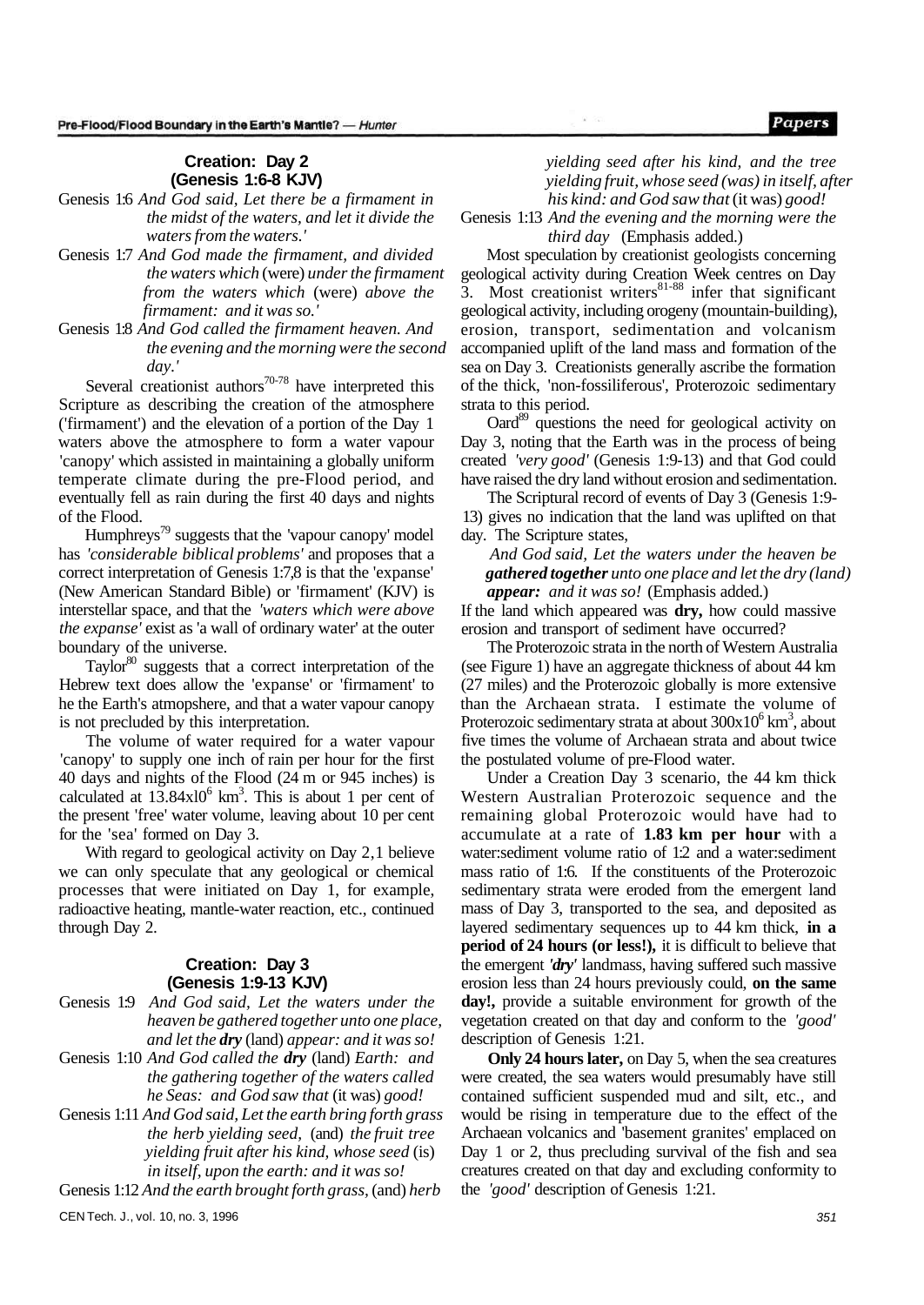On Day 6, when the land creatures and mankind were created, the land environment would still be essentially the same as it was on Day 3, and would not have conformed to the *'very good'* description of Genesis 1:31.

If we plead miraculous intervention to either prevent or clean up the 'mess' resulting from postulated natural geological activity on Day 3 we must then ask why God would use natural processes to uplift the land and use miraculous process(es) to clean up or prevent the resultant 'mess'.

## **Pre-Flood Period (Creation Day 7 to the Flood) (Genesis 2:5-25 KJV)**

Creationist writers<sup>90100</sup> are almost unanimous in their view of the climatic and general environmental conditions on the Earth's surface during the 'Antediluvian' (pre-Flood) period, from Creation Day 7 to the Flood, a period of approximately 1656 years.

Many writers agree that a water vapour 'canopy' assisted in maintaining a universally warm, temperate climate, with a small temperature gradient between the equator and the poles which resulted in inhibited atmospheric circulation, little or no seasonal variation and no extreme weather conditions such as storms, floods, etc. Watering of a lush 'tropical' vegetation may have been accomplished by the *'mist'* which *'went up from the earth and watered the whole face of the ground'* (Genesis 2:6).

Regarding geological activity during this period, most creationist writers $^{101104}$  agree that 'mild' geological conditions prevailed, resulting in very little sedimentation, Snelling,<sup>105</sup> noting that the average sedimentation rate on the present ocean floor is about  $3x\overline{10^5}$  m/yr, and that today's climatic conditions are far more extreme and harsh than what we understand from Scripture of climatic conditions in the pre-Flood era, concludes that the pre-Flood sedimentation rate would have been even less than today's average rate.

## **THE FLOOD (Genesis 7:1-24, 8:1-14 KJV)**

Genesis 7:11 *'In the six hundredth year of Noah's life, in the second month, the seventeenth day of the month, the same day were all the fountains of the great deep broken up and the windows of heaven were opened.'* 

Genesis 7:12 *'And the rain was upon the earth forty days and forty nights.'* (Emphasis added.)

## **The 'Windows of Heaven'**

*'Windows'* (KJV) and *'floodgates'* (New International Version) are characterised as relatively small openings in much larger restraining structures; walls in the case of *'windows'* and dam walls in the case of *'floodgates'.* The image conveyed in Genesis 7:11 then, may be of relatively small openings allowing water to flow through a much larger restraining structure.

Such a scenario might occur if the base of a water vapour 'canopy', at an altitude of about 5-7 km was ruptured, possibly due to pressure perturbations caused by the collapse of large caldera structures on the Earth's surface and the upwelling of the *fountains of the great deep'* at the initiation of the Flood. The canopy base could, conceivably, have been drawn down to lower temperature zones by such caldera collapse processes, causing, with the aid of smoke and dust from volcanic eruptions, condensation of the water vapour in specific areas, initiating precipitation which then drew down the remainder of the water through 'holes' in the canopy base. Such restricted destabilisation of the canopy base could have spread causing more widespread 'rain' as the canopy was rapidly depleted during Stage 1 of the Flood (Day 1 to Day 40, Genesis 7:12).

The volume of water required to form a water vapour canopy sufficient to supply rainfall at an average rate of one inch per hour for 40 days and 40 nights during Stage 1 of the Flood is calculated at  $14x10^6$  km<sup>3</sup> (see Table 1). Precipitation of this volume of water would result in a global water depth of about 30 m, about 1 per cent of the Flood depth.

## **The 'Fountains of the Great Deep'**

Job 38:30 *'The waters are hid as* (with) *a stone, and the face of the deep is frozen.'* (Emphasis added.)

The volume of water emitted by *'the fountains of the great deep'* during the early stages of the Flood can be estimated as follows:

- where  $V_F$  = Volume emitted by *'the fountains'* 
	- $V_f$  = Present 'free' water volume
	- $V<sub>S</sub>$  = Volume of pre-Flood sea
	- $V_c$  = Volume of liquid water condensed from the pre-Flood 'canopy'

This volume is thus estimated at  $1,232 \times 10^6$  km<sup>3</sup>.

 $\text{Cox}^{106}$  has noted that Job 38:30 may give us a clue as to the origin of the waters of *'the fountains of the great deep'.* This verse describes *'the waters'* as being *'hid as with a stone'* and *'the face of the deep'* as being '*frozen'.*  A possible interpretation of this Scripture is that the water is contained in 'solution' in the 'rocks' (*'stone')* of the sub-crustal mantle. As such, they would be *hid,* in that they would not be readily visible because they would be below the earth's crust and they would be hidden within the crystal structure of the 'rock'. Also, if these mantle 'rocks' are in the solid phase, then technically they are *frozen,* that is, their temperature is below their melting point.

Water storage in mantle minerals and 'de-gassing' of the Earth's volatiles early in its history have been the subject of much recent investigation.<sup>107</sup> $n^{10}$  Although the exact amounts of water currently stored in, or historically exsolved from, the 'transition zone' and 'upper mantle'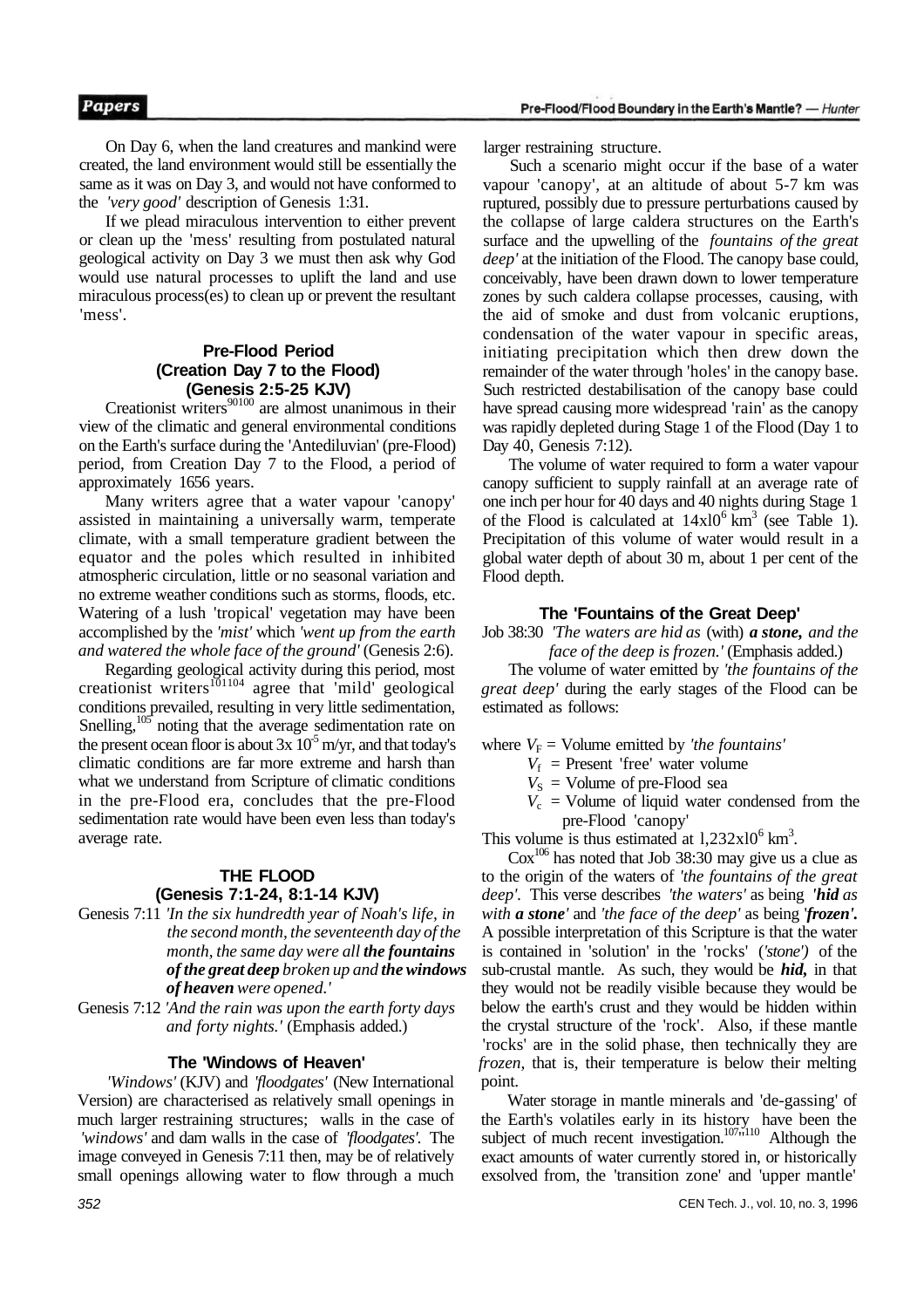

**Figure 4.** Maximum solubility of water in basaltic and andesitic magmas at 1100°C as a function of pressure (adapted from Hughes, Ref. 111).

(see Figure 3) have not yet been determined, it is fairly clear that these zones may have easily contained the amount of water postulated to have been emitted by the *'fountains of the great deep'.* 

The approximate volume of mantle material with an original water content of only 0.3 wt% required to supply the *fountains of the great deep',* if only half (0,15 wt%) of the mantle water was exsolved, is estimated at about  $300x10<sup>9</sup>$  km<sup>3</sup>, which compares closely with the volume of the transition zone and upper mantle  $(292x10^9 \text{ km}^3)$ .

Figure 4 shows the weight% of water which can be contained in solution in andesite and basalt magmas at depths to about 22 km below the Earth's surface.<sup>111</sup> At 22 km, the magmas can contain 8-11 wt% water in solution. Figure 5 shows the same data for granodiorite melts up to 35 km depth, where the melt can contain about 13 per cent water. $^{112}$ 

As a water saturated melt rises through the mantle toward the Earth's surface, as it would to produce Archaean volcanics and the 'basement granites', the solubility of water in the melt, which is very strongly pressure dependent (and only weakly temperature dependent) is reduced due to the decreasing confining pressure. Thus, water is exsolved from a melt, at an increasing rate as it rises.

Burnham and Ohmoto, $113$  in studying the late stage processes of felsic magmatism as they relate to the formation of hydrothermal ore deposits, note that the water content of a magma has a profound effect on its melting and crystallisation characteristics, and note that the amount of initial melt produced is directly proportional to the  $H<sub>2</sub>0$ content of the original 'parent rock'.

They show that a dioritic-granitic melt which originally contained 2 wt%  $H<sub>2</sub>0$  would become saturated with  $H<sub>2</sub>0$ during cooling after 33 per cent crystallisation at 2 km depth. Further cooling, associated with pressure reduction,

and consequent crystallisation, they note, causes  $H<sub>2</sub>0$  to separate from the residual melt by a process commonly called second or retrograde boiling. Eventually, they suggest, all the original  $H<sub>2</sub>0$  content of the magma, except that bound structurally in hydrous minerals (0.5-0.8 wt%  $H<sub>2</sub>(0)$  must be evolved as a separate fluid phase.

Figure 6 shows that an ascending body of granodiorite melt, 37 per cent crystallised at 4 km depth (1100 bar) and saturated with  $H_2$ 0, will have expanded more than 15 per cent over its original volume.<sup>114</sup> On complete  $(100\%)$ crystallisation, having risen to 2 km depth (550 bar), the same magma, saturated at 2.7 wt%  $H_2O$ , will expand nearly 50 per cent over its original volume.

At these very shallow depths, Burnham and Ohmoto note, most types of wall-rocks to magma bodies have a high rigidity and cannot accommodate such large volume changes by plastic deformation, thus brittle failure of roofrocks occurs. The mechanical energy released by second boiling during the cooling of shallow-seated hydrous magmas is regarded as the major cause of fracturing of wall- and roof-rocks to magma bodies, at all scales from microfracturing to large scale (100 km diameter) caldera collapse structures which accompany explosive volcanism.

Such large scale fracturing and collapse of the upper 'crust' of the Earth, accompanied by exsolution of large volumes of water, could be described as *'all the fountains of the great deep broken up'* (Genesis 7:11).

#### **Source of Precambrian Sediments**

If the Archaean volcano-sedimentary strata and the Proterozoic, dominantly sedimentary, strata were not



**Figure** 5. The solubility of H<sub>2</sub>0 in granodioritic melts at 1100°C (adapted from Burnham and Ohmoto, Ref. 112).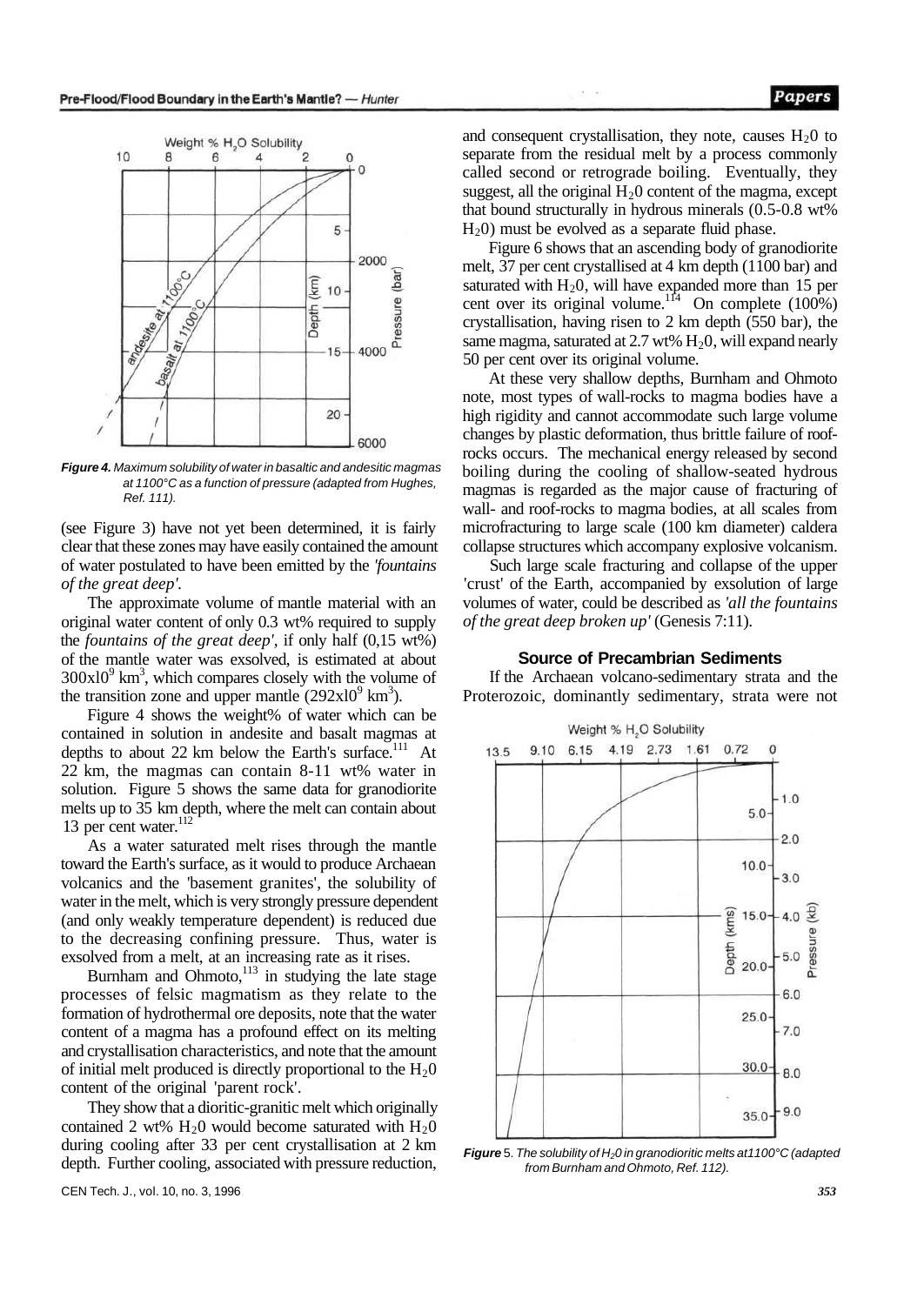deposited prior to the Flood, the question is raised as to the origin of the constituents of the Flood-deposited Precambrian sediments if they were not eroded from previously deposited strata.

The constituents of the Archaean sediments, mainly limestone (CaC $0_3$ ), dolomite (CaC $0_3$ , MgC $0_3$ ), quartzite  $(Si0<sub>2</sub>)$ , chert  $(Si0<sub>2</sub>)$ , ironstone  $(Fe<sub>3</sub>0<sub>4</sub>)$  and graphite  $(C)$ could, with the possible exception of graphite, have been derived from magmatic fluids rich in these components. Graphite may have been derived directly from the magma, or, as postulated by Snelling,<sup>115</sup> could have been derived from living organisms.

Quartz, feldspar, mica and clays, the major constituents of the Proterozoic sediments, could have been derived from the Archaean 'basement granites' of the same composition. These minerals, having been prevented from inclusion in the solidifying magma by the presence of significant amounts of exsolving water, might have been carried up by the exsolving waters to be subsequently deposited as the Proterozoic sediments (?'exhaloclastics').

The 'chemical' sediments in the Proterozoic strata, such as limestone, dolomite, quartzite, chert, ironstones, etc. could have been derived, similarly to the Archaean sediments, from magmatic fluids.

The sudden transition to fossiliferous sediments at the base of the Cambrian may mark the cessation of magmaderived sediment constituents and the commencement of erosion of the Precambrian strata and their re-deposition as Palaeozoic to Recent sediments.

It is, however, conceivable that most of the constituents of the Palaeozoic sediments might also be directly derived from magma, rather than by erosion.



When creationist writers ascribe the pre-Flood/Flood boundary to a particular location in the stratigraphic record, most assume that the first appearance of abundant macrofossils is the most significant feature marking the beginning of Flood-deposited strata. Until 1991 creationist authors, on this basis, placed the pre-Flood/Flood boundary at the base of the Cambrian strata.

In 1983 and 1991 Snelling<sup>116117</sup> suggested that, on the basis of their abundant fossil stromatolite content, most of the Precambrian strata, down to the mid-upper Archaean, should be regarded as Flood-deposited strata.

Wise,<sup>118</sup> in 1992, claimed that several features of the Precambrian fossil record made it difficult to explain most of the Precambrian strata as Flood sediments and suggested that the basal Vendian tillites with their Ediacaran fossils, near the top of the Proterozoic, were the first buried sediments and organisms in the Flood.

In 1992, Hunter $119$  proposed that geological features of the Precambrian (and equivalent) strata should be considered as evidence for their deposition as Flood strata, and that, in particular, many features of the Archaean (and Katarchean) strata, including paucity of fossils, are the expected geological products of the intense geo-hydrologic activity which would have characterised the first 40 days and nights of the Flood, thus placing the pre-Flood/Flood boundary at least as low as the base of the complete stratigraphic record in any area.

Austin and Wise, $120$  in 1994, have proposed that a geological signature with five characteristics, including





an increase in abundance of fossils and the first appearance of abundant plant, animal and/or fungal fossils, should mark the beginning of Flooddeposited strata in any area. They conclude, on the basis of these criteria, that the Sixtymile Formation in the Grand Canyon (Arizona) area and the Kingston Peak Formation in the Eastern Mojave Desert (California) area, both near the top of the Proterozoic, are the oldest preserved Flood deposits in those areas.

Davison<sup>121</sup> has developed a system to describe the depositional history of the Genesis Flood which is independent of the evolutionary geological time-scale and of the preconceived generalisation that 'Precambrian' means pre-Flood.

Davison considers that this generalisation does not work in Southern Africa where only 25 per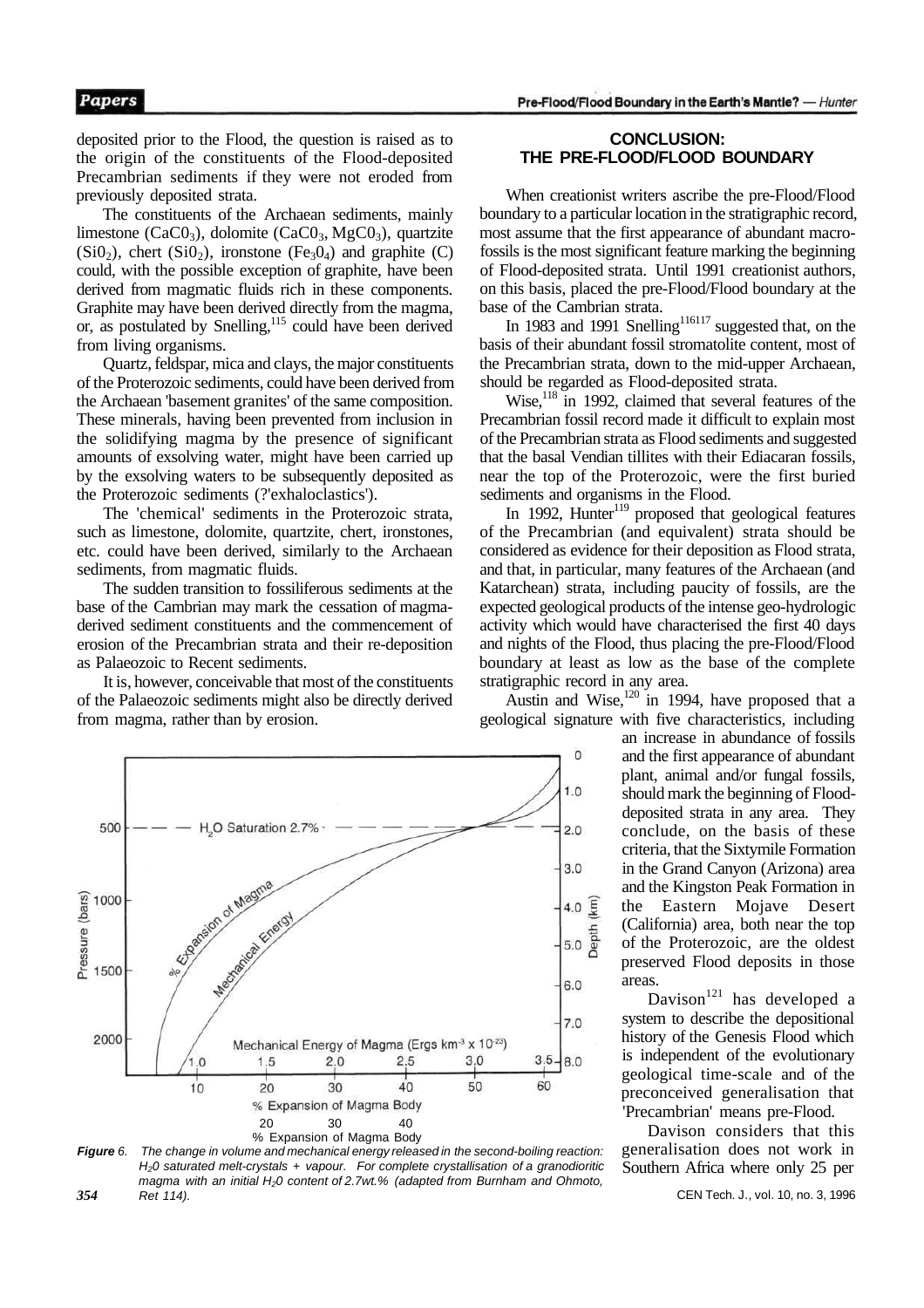cent or so of the stratigraphy would thereby be considered Flood deposits, and he includes Precambrian stratigraphic sequences in his Flood model and inteprets deformed greenstones and sediments, such as those in the Barberton Greenstone Belt, as highly deformed pre-Flood sediments and volcanic rocks originally deposited during the 'Day 3 Regression' described by Wise.

It is my contention here that the volume of water available during Creation Week (and the pre-Flood period) would have been insufficient to accomplish the geological activity required to deposit the large volumes of Precambrian (Archaean and Proterozoic) strata, and that the detrimental environmental effects which would have resulted if this 'natural' geological activity occurred during Creation Week would have prevented survival of any of the living things which were being created as part of a world which was 'very good'.

These environmental constraints on significant geological activity during Creation Week are considered to confirm Snelling's assignment, on the basis of fossil content, of the Proterozoic and mid-upper Archaean strata as Flood deposits. The same environmental constraints are considered to apply to the mid-lower Archaean strata, to the base of the stratigraphic record, which should also be considered as Flood strata.

The 'basement granites' on which the Archaean strata lie are considered, along with the Archaean volcanics, the waters of the fountains of the great deep, and possibly the Proterozoic sediments, to be the products of differentiation of mantle magma. The pre-Flood/Flood boundary may thus be considered to occur at depth in the Earth's mantle where these differentiation processes were initiated.

#### **ACKNOWLEDGMENTS**

The helpful editorial advice given by Andrew Snelling and reviews of the original draft of this paper by Graeme Watmuff and Richard Bruce are gratefully acknowledged. However, the views expressed here are solely my own.

## **REFERENCES**

- 1. Whitcomb, J. C. and Morris, H. M, 1961. **The Genesis Flood,**  Presbyterian and Reformed Publishing Co., Philadelphia, Pennsylvania.
- 2. Dillow, J. C, 1981. **The Waters Above: Earth's Pre-Flood Vapor Canopy,** Moody Press, Chicago.
- 3. Bixler, R. R., 1986. Does the Bible speak of a vapor canopy? *In:*  **Proceedings of the First International Conference on Creationism,**  R. E Walsh, C. L. Brooks and R. S. Crowell (eds), Creation Science Fellowship, Pittsburgh, Pennsylvania, Vol. 1, pp. 19-21.
- 4. Vardiman, L., 1986. The sky has fallen. *In:* **Proceedings of the First International Conference on Creationism,** R. E. Walsh, C. L. Brooks and R. S. Crowell (eds), Creation Science Fellowship, Pittsburgh, Pennsylvania, Vol. 1, pp. 113-119.
- 5. Jorgensen, G. S., 1992. Fundamental physics of a water vapor canopy atmosphere. *In:* **Proceedings of the 1992 Twin-Cities Creation Conference,** Twin-Cities Creation Science Association, Genesis Institute, and North Western College, Minneapolis-St Paul, Minnesota, pp. 23-

#### **26.**

6. Rush, D. E. and Vardiman, L., 1990. Pre-Flood vapor canopy radiative temperature profiles. *In:* **Proceedings of the Second International Conference on Creationism,** R. E Walsh and C. L. Brooks (eds), Creation Science Fellowship, Pittsburgh, Pennsylvania, Vol. 2, pp. 231- 245.

97.02

- 7. Northrup, B. E., 1990. Identifying the Noahic Flood in historical geology, Part 1. *In:* **Proceedings of the Second International Conference on Creationism,** R. E Walsh and C. L. Brooks (eds), Creation Science Fellowship, Pittsburgh, Pennsylvania, Vol. l,pp. 173- 179.
- 8. Northrup, B. E., 1990. Identifying the Noahic Flood in historical geology, Part 2. *In:* **Proceedings of the Second International Conference on Creationism,** R. E Walsh and C. L. Brooks (eds), Creation Science Fellowship, Pittsburgh, Pennsylvania, Vol. 1, pp. 181- 188.
- 9. Kofahl, R. E., 1977. Could the Flood waters have come from a canopy or extraterrestrial source? **Creation Research Society Quarterly,**  13(4):202.
- 10. Morton, G. R., 1984. Global, continental and regional sedimentation systems and their implications. **Creation Research Society Quarterly,**  21(l):23-33.
- 11. Cooper, W. R., 1991. The early history of man Part 2. The Irish-Celtic, British and Saxon chronicles. **CEN Tech. J.,** 5(l):2-28.
- 12. Baumgartner, A. and Reichel, E., 1975. **The World Water Balance,**  Elsevier Scientific Publishing Co., Amsterdam.
- 13. Bergman, J.,. 1996. Advances in integrating cosmology: the case of cometesimals. **CEN Tech. J.,** 10(2):202-210.
- **14.** Murphy, E. E., 1992. Small comets/Big flap. **Science,** 257:622-623.
- 15. Salop, L. J., 1983. **Geological Evolution of the Earth During the Precambrian,** Springer-Verlag, Berlin, Heidelberg, New York.
- 16. Plumb, K. A., 1990. Subdivision and correlation of the Australian Precambrian. *In:* **Geology of the Mineral Deposits of Australia and Papua New Guinea,** F. D. Hughes (ed.), Australian Institute of Mineralogy and Metallurgy, Melbourne, Monograph 14, Vol. 1, pp. 27- 32.
- 17. Annhaeusser, C. R., Mason, R., Viljoen, M. J. and Viljoen, R. P., 1969. A reappraisal of some aspects of Precambrian shield geology. **Bulletin of the Geological Society of America,** 80:2175-2200.
- 18. Setterfield, B., 1984. Geological ages of the earth, planets and Flood strata. **EN Tech. J.,** 1:52-69.
- 19. Snelling, A. A., 1991. Creationist geology: where do the Precambrian strata fit? **CEN Tech. J.,** 5(2): 154-175.
- 20. Salop, L. J., 1968. Precambrian of the U.S.S.R. *In:* **Geology of the Precambrian,** Proceedings of the 23rd International Geology Congress, Session on the Precambrian, Prague, pp. 61-73.
- 21. Salop, L. J., 1979. Subdivision of the Precambrian on the geohistorical basis. *In:* **Obsbchiye Voprosy Raschlenenia Dokembira,** USSR, Nauka, Leningrad, pp. 10-52.
- 22. Meeting in UFA, 1977; as cited in Salop, Ref. 15, where no further details are given.
- 23. Salop, L. J., 1964. **Geology of the Baikal Mountain Area,** Vol. 1, Nedra, Moscow, 515 p.
- 24. Salop, L. J., 1967. **Geology of the Baikal Mountain Area,** Vol. 2, Nedra, Moscow, 699 p.
- 25. Annhauesser, C. R., 1973. The evolution of the early Precambrian crust of Southern Africa. **Philosophical Transactions of the Royal Society of London, Ser.** A273:359-388.
- 26. Goodwin, A. M., 1977. Archaean volcanism in Superior Province, Canadian Shield. *In:* **Volcanic Regimes in Canada,** W. R. Baragar (ed.), Geological Association of Canada, Special Paper 16, pp. 205-241.
- 27. Gunning, H. C. and Ambrose, J. W., 1940. Malartic area. **Geological Survey of Canada Memoirs, N222,** 129 p.
- 28. Holubec, J., 1972. Lithostratigraphy, structure and deep crustal relations of Archaean rocks of the Canadian Shield, Rouyn-Noranda Area, Quebec. **Kurstalinikum,** 9:63-89.
- Latulippe, M., 1966. The relationship of mineralisation to Precambrian stratigraphy in the Matagami Lake and Val D'Or Districts of Quebec. **Geological Association of Canada, Special Paper** 3:21-42.
- 30. Condie, K. C, 1981. **Archaean Greenstone Belts,** Elsevier Scientific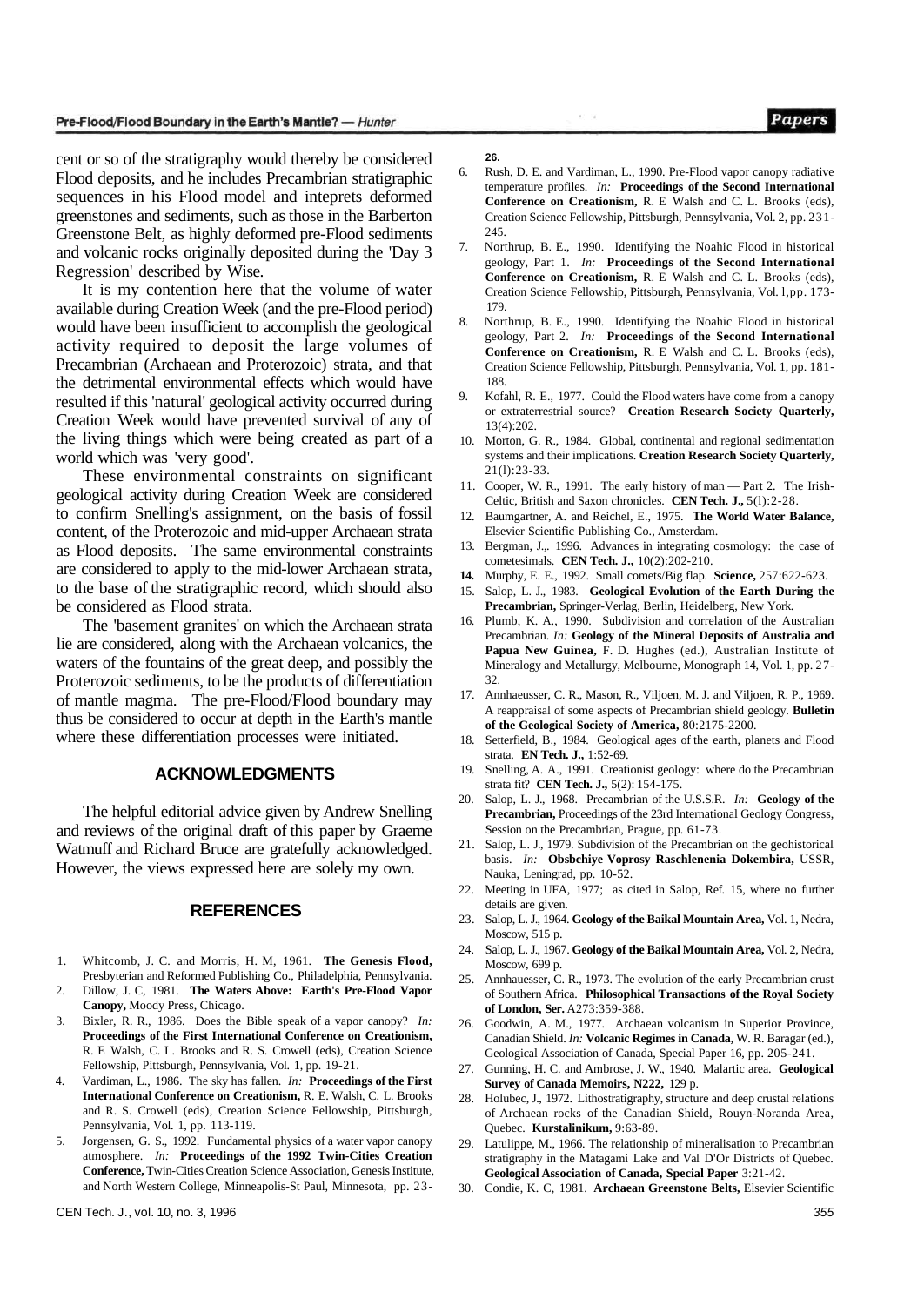#### Pre-Flood/Flood Boundary in the Earth's Mantle? - Hunter

Publishing Company, Amsterdam.

- 31. Geological Survey of Western Australia, 1990. **Geology and Mineral Resources of Western Australia,** Geological Survey of Western Australia, Memor 3, 827 p.
- 32. Daniels, J. L., 1975. Bangemall Basin. *In:* **The Geology of Western Australia,** Geological Survey of Western Australia, Memoir 2, pp. 147— 159.
- 33. Muhling, P. C. and Brakel, A. T., 1985. The evolution of an intracratonic Proterozoic Basin. *In:* **Geology of the Bangemall Group,** Geological Survey of Western Australia, Perth, Bulletin 128.
- 34. Hickman, A. H., 1983. **Geology of the Pilbara Block and Its Environs,**  Geological Survey of Western Australia, Perth, Bulletin 127.
- 35. Malone, E. J.,, 1969. 1:250,000 Geological Series Explanatory Notes, Mount Coolon, Queensland, Sheet SF/55-7. **Bureau of Mineral Resources, Geology and Geophysics,** Canberra.
- 36. Dunn, P R., Plumb, K. A. and Roberts, H. G., 1967. A proposal for time-stratigraphic subdivisions of the Australian Precambrian. **Journal of the Geological Society of Australia, 13**(2): 593-608.
- Wise, K. P., 1992. Some thoughts on the Precambrian fossil record. **CEN Tech.** J., 6(1):67-71.
- 38. Austin, S. A. and Wise, K.., 1994. The pre-Flood/Flood boundary: as defined in Grand Canyon, Arizona and Eastern Mojave Desert, California. *In:* **Proceedings of the Third International Conference on Creationism,** R. E. Walsh (ed.), Creation Science Fellowship, Pittsburgh, Pennsylvania, pp. 37-47.
- 39. Snelling, Ref. 19.
- 40. Hunter, M. J., 1992. Archaean rock strata: Flood deposits the first 40 days. *In:* **Proceedings of the 1992 Twin-Cities Creation Conference,**  Twin-Cities Creation Science Association, Genesis Institute, and North Western College, Minneapolis-St Paul, Minnesota, pp. 153-161.
- 41. Snelling, A. A., 1992. Personal communication.
- 42. Condie, Ref. 30.
- 43. Glover, J. E. (ed.), 1971. **Symposium on Archaean Rocks,** Geological Society of Australia, Special Publication No. 3, First International Archaean Symposium, Perth 1970.
- 44. Glover, J. E. and Groves, D. I. (eds), 1981. **Archaean Geology,**  Geological Society of Australia, Special Publication No. 7, Second International Archaean Symposium, Perth 1980.
- 45. Annhaeusser, C. R., 1971. Cyclic volcanicity and sedimentation in the evolutionary development of Archaean Greenstone Belts of shield areas. *In:* **Symposium on Archaean Rocks,** J. E. Glover (ed.), Geological Society of Australia, Special Publication No. 3, pp. 57-70.
- 46. Windley, B. F. (ed.), 1976. **The Early History of the Earth,** John Wiley & Sons Ltd, Figure 2.
- 47. Gentry, R. V, 1986. **Creation's Tiny Mystery,** Earth Science Associates, Knoxville, Tennessee.
- 48. Armitage, M., 1995. Internal radiohalos in a diamond. **CEN Tech. J.,**  9(1):93-101.
- 49. Wakefield, R. and Wilkerson, G., 1990. Geological setting of polonium radiohalos. *In:* **Proceedings of the Second International Conference on Creationism,** R. E. Walsh and C. L. Brooks (eds), Creation Science Fellowship, Pittsburgh, Pennsylvania, Vol. 2, pp. 329-344.
- 50. Snelling, A. A, 1991. The formation and cooling of dykes. **CEN Tech. J.,** 5(l):81-90.
- 51. Snelling, A. A., 1996. 'Rapid' granite formation? **CEN Tech. J., 10(2):** 175-177.
- 52. Jahns, R. H. and Burnham, C. W, 1969. Experimental studies of pegmatite genesis: I. A model for the derivation and crystallisation of granitic pegmatites. **Economic Geology, 64(8):** 843-864.
- 53. Hunter, Ref. 40.
- 54. Levin, H. J., 1978. **The Earth Through Time,** W. B. Saunders Co.
- 55. Ronov, A. B., 1978. The earth's sedimentary shell (Quantitative patterns of its structure, composition and evolution): The 20th V I. Vernadskiy Lecture, March 12, 1978. **International Geology Review, 24(11):** 1313- 1363.
- 56. Barth,T. F. W, 1962. **Theoretical Petrology,** John Wiley & Sons, New York.
- 57. Snelling, Ref. 19.
- 58. Snelling, Ref. 19.
- 59. Bott, M. H. P., 1982. **The Interior of the Earth: Its Structure,**

**Constitution and Evolution,** Edward Arnold, London.

- 60. Whitcomb and Morris, Ref. 1.
- 61. Setterfield, Ref. 18:
- 62. Austin, S. A., 1991. A creationist view of Grand Canyon strata. *In:*  **Grand Canyon: Monument to Catastrophe,** S. A. Austin (ed.), Institute for Creation Research,San Diego, pp. 45-67.
- 63. Northrup, Ref. 7.
- 64. Northrup, Ref. 8.
- 65. Whitcomb and Morris, Ref. 1.
- 66. Naqvi, S. M., 1978. Geochemistry of Archaean metasediments: evidence for prominent anorthosite-norite-troctolite (ANT) in the Archaean basaltic primordial crust. *In:* **Archaean Geochemistry,** B. F. Windley and S. M. Naqvi (eds), Elsevier, Amsterdam, pp. 343-360.
- 67. Naqvi, S. M., Govil, P. K. and Rogers, J. W, 1981. Chemical sedimentation in Archaean-Early Proterozoic greenschist belts of the Dharwar Craton, India. *In:* **Archaean Geology,** J. E. Glover and D. I. Groves (eds), Geological Society of Australia, Special Publication No. 7, pp. 245-253.
- 68. Condie, Ref. 30.
- 69. Nisbet, F. G., 1987. **The Young Earth: An Introduction to Archaean Geology,** Allen & Unwin Inc, Boston.
- 70. Dillow,Ref. 2.
- 71. Bixler, Ref. 3.
- 72. Vardiman, Ref. 4.
- 73. Jorgensen, Ref. 5.
- 74. Rush and Vardiman, Ref. 6.
- 75. Northrup, Ref. 7.
- 76. Northrup, Ref. 8.
- 77. Kofahl, Ref. 9.
- 78. Morton, Ref. 10.
- 79. Humphreys, D. R., 1994. A biblical basis for creationist cosmology. *In:*  **Proceedings of the Third International Conference on Creationism,**  R. E. Walsh (ed), Creation Science Fellowship, Pittsburgh, Pennsylvania, pp. 255-266.
- 80. Taylor, C V, 1996. Waters above or beyond? **CEN Tech.** J., 10(2):211- 213.
- 81. Whitcomb and Morris, Ref. 1.
- 82. Setterfield, Ref. 18.
- 83. Snelling, Ref. 19.
- 84. Snelling, A. A., 1994. Towards a creationist explanation of regional metamoprhism. **CEN Tech. J.,** 8(l):51-77.
- 85. Northrup, Ref. 7.
- 86. Northrup, Ref. 8.
- 87. Wise, Ref. 37.
- 88. Austin, Ref. 62.
- 89. Oard, M. J., 1992. Precambrian rocks. **CEN Tech. J.,** 9(1):94.
- 90. Whitcomb and Morris, Ref. 1.
- 91. Dillow Ref. 2.
- 92. Bixler, Ref. 3.
- 93. Vardiman, Ref. 4.
- 94. Jorgensen, Ref. 5.
- 95. Rush and Vardiman, Ref. 6.
- 96. Northrup, Ref. 7.
- 97. Northrup, Ref. 8.
- 98. Kofahl, Ref. 9.
- 99. Morton, Ref. 10.
- 100. Snelling, Ref. 19.
- 101. Whitcomb and Morris, Ref. 1.
- 102. Snelling, Ref. 19.
- 103. Northrup, Ref. 7.
- 104. Northrup, Ref. 8.
- 105. Snelling, Ref. 19.
- 106. Cox, D. E., 1992. Scientifie and geological discovery. *In:* **Proceedings of the 1992 Twin-Cities Creation Conference,** Twin-Cities Creation Science Association, Genesis Institute, and North Western College, Minneapolis-St Paul, Minnesota, pp. 53-56.
- 107. Smyth, J. R., 1994. A crystallographic model for hydrous wadsleyite (Mg2Si04): an ocean in the Earth's interior. **American Mineralogist,**  79:1021-1024.
- 108. Bell,D. R. and Rossmann, G. R., 1992. Water in the Earth's mantle: the

**356** CEN Tech. J., vol. 10, no. 3, 1996